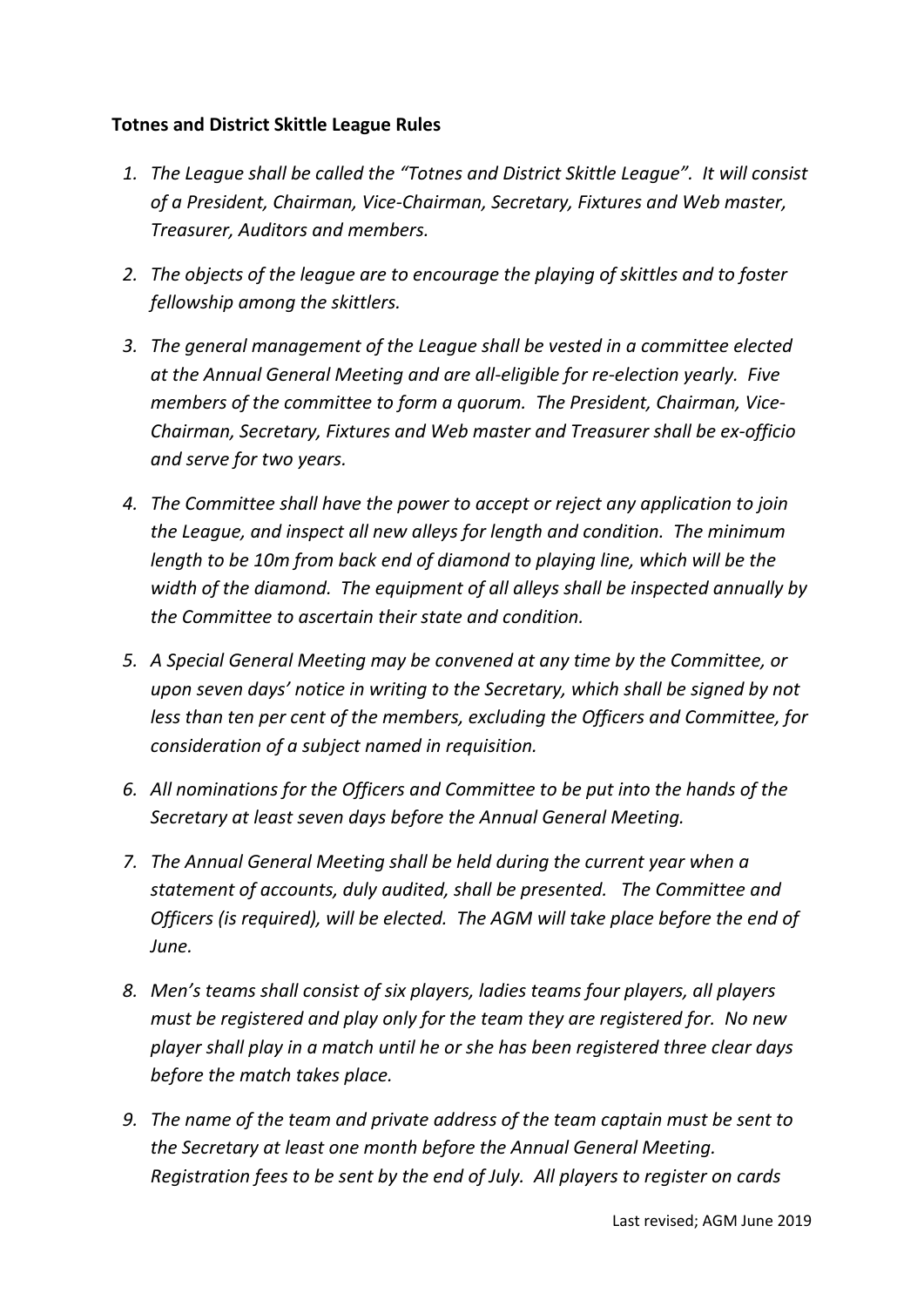*issued by the league. A new player's registration must be in the hands of the Secretary Three Clear Days before the match takes place.*

- *10.A player can transfer to another team giving notice within seven days of such a transfer in writing.*
- *11.If any player were guilty of unreasonable conduct or breach of the rules, it shall be in the power of the Committee to suspend such a player.*

### *League Matches*

- *12.In the event of any alley having an excess of teams, the Committee shall have the power to direct the excess teams to another alley.*
- *13.All matches must be started on time. Ladies 7.15pm and Men 8.30pm unless otherwise stated in fixture book.*
- *14.All matches and individual games must be played on the date in the fixture book and cannot be altered.*
- *15.If a selected player in any team is not present at the time of starting, the captain shall bring in his reserve, provided he or she is registered, but he or she must continue to play this reserve throughout the match. If no reserve is present, the captain will commence the match one player short. The late player may enter the match up to and including the third completed leg by both teams. If the game is played with one player short then the lowest score on each leg will count double.*
- *16.Winners of a match shall be awarded two points to be determined on the highest aggregate score of each team, after playing nine legs. In the event of a draw each team will be awarded one point. If at the completion and compilation of the final tables, two or more teams are equal in match points then these teams shall play off on neutral alleys.*
- *17.The winners and runner‐up of division two will be promoted to division one.*
- *18.The league format may be balanced at the committee's discretion.*
- *19.Any team playing a non registered player shall forfeit any points and scores gained in the match PLUS they will be deducted two additional points.*
- *20.Both feet must be behind the line whilst throwing the ball.*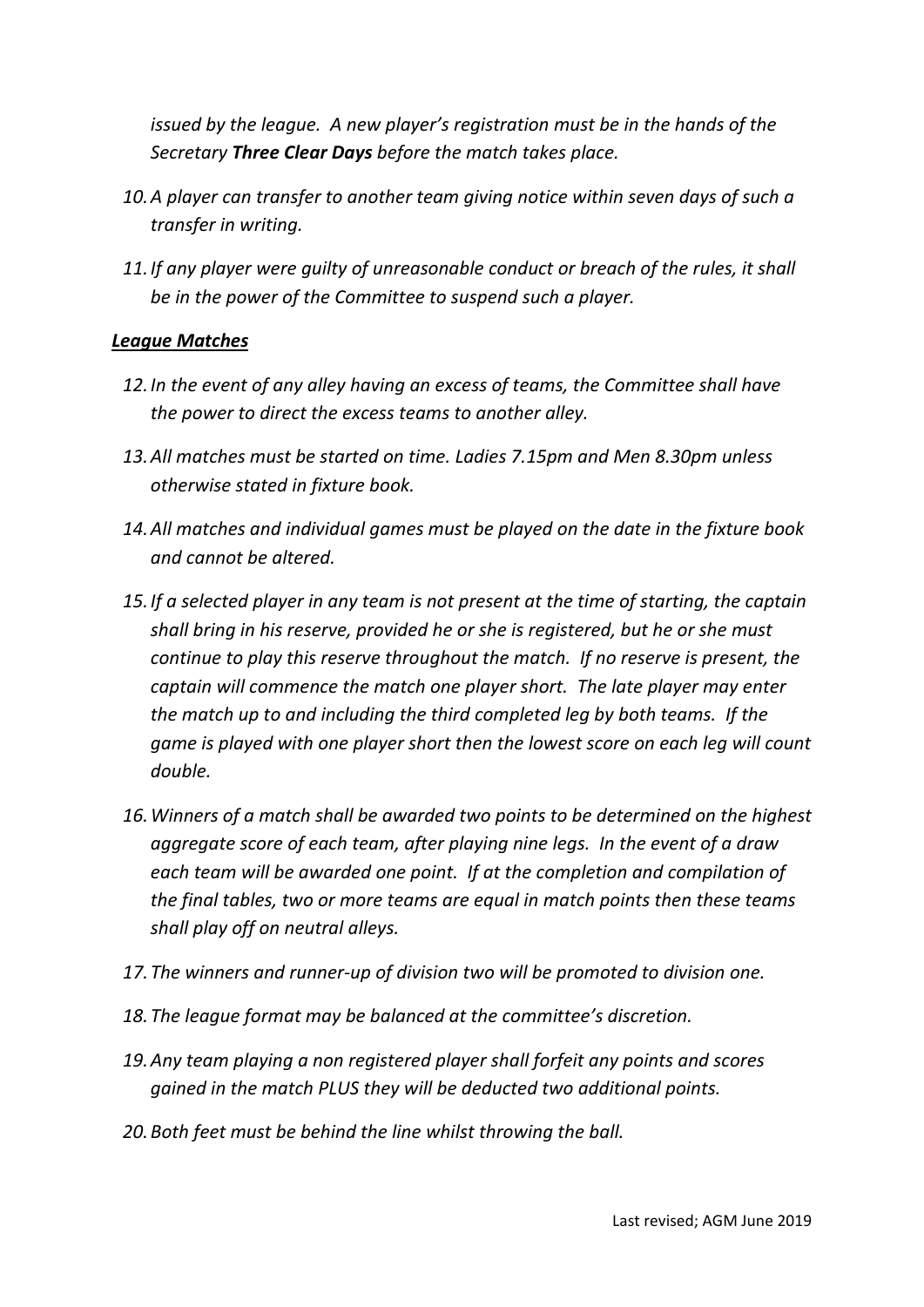- 21. All pins outside the diamond to be out of play, in the event of a no-ball the pins *knocked down will not count but they will be replaced on the diamond. Any pin that has moved from its position but remaining upright inside the diamond will not count, but in the event of a pin remaining upright outside the diamond, such a pin will count. In the event of a pin being knocked down, turning completely over and regaining an upright position, such a pin will not count.*
- *22.CAPTAIN TO BE DECIDING FACTOR IN ANY DISPUTE and other members of the team are requested to remain silent. The people standing up the pins will decide whether a pin is inside or outside the diamond or an umpire if in attendance, when his/her decision is final.*
- *23. Full surname of ALL players must be entered clearly on the score card. Cards must be cross checked and signed by both captains. Unsigned cards will be docked one point.*
- *24.Captains of home team to be responsible for completing cards and sending results to Secretary within 72 hours after match. Cards can be delivered, posted or scanned and emailed to: info@totnesskittles.org. Match fees to be left at the alley. All late cards will be reported to the Committee for consideration. Home Captains to be responsible for locking away pins and balls after the match.*
- *25.Any ONE player per team with a legitimate reason wishing to play‐off THREE LEGS AT A TIME/NINE LEGS/LAST THREE LEGS may do so providing the opposing captain has been informed before the match commences.*
- *26.A team may play with one player short for two consecutive matches only and take the lowest score per leg for the absent player. In the event of a team turning up with more than one short the match will not take place and opponents may claim points.*
- *27. Stickers up must put all dead pins flat either side of the diamond or in the pit provided and no balls to be thrown down the chute until after the third ball is thrown. Stickers up to stand in the corners provided.*
- *28.Only registered players in any match to be in the diamond area.*
- *29.Registration fee for members will be £8.00 per player. All Totnes and District Skittles League members must be members of their home alley. All teams will be charged £7.50 (men's), £5.00 (ladies) per team, per match. The fee applies even if a team plays a player short. All other match fees are £1.25 per player. Plus £1*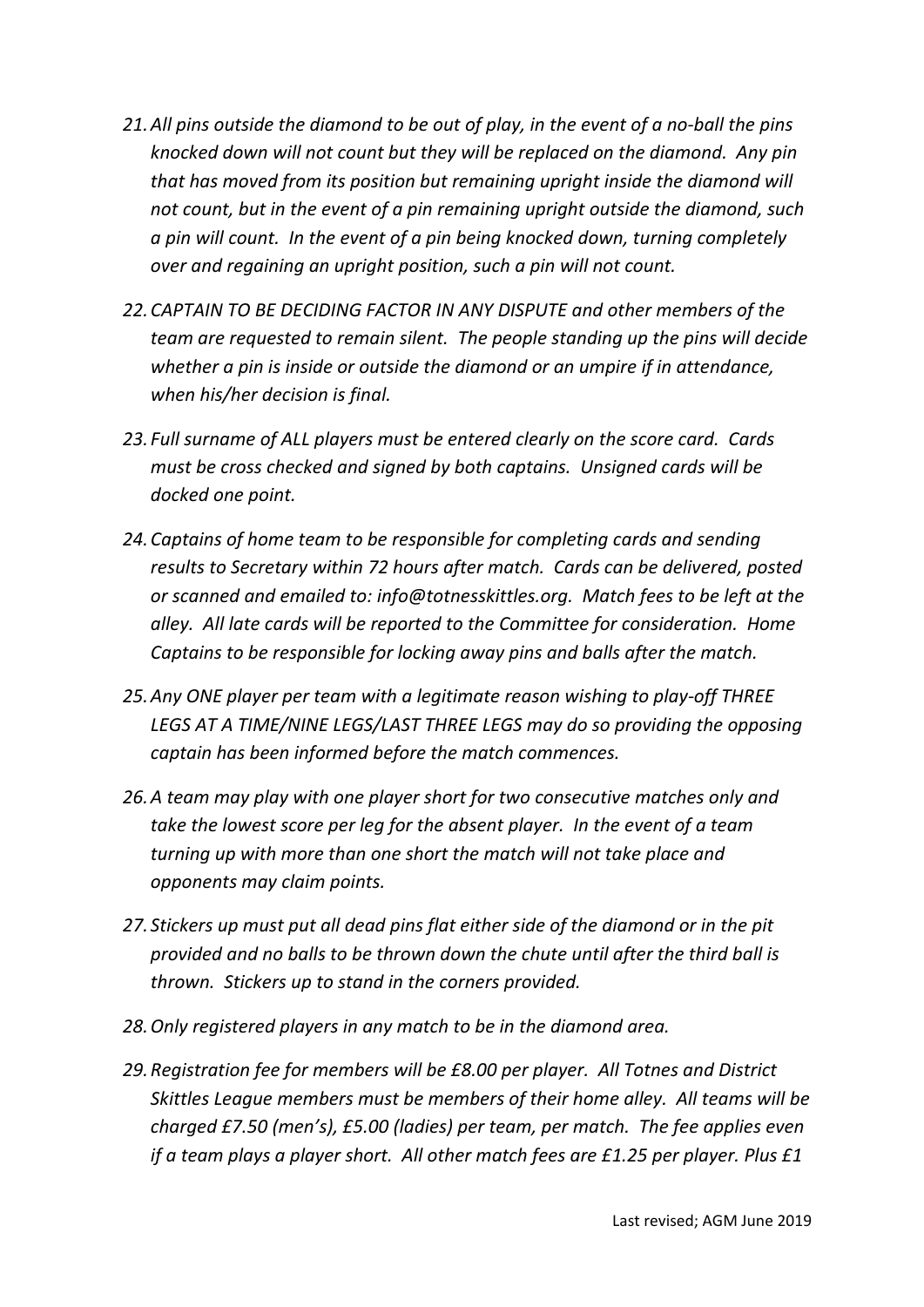*entry per player for singles and mixed pairs. (After 31st December player signing on fee £5.00)*

- *30.Alley fees for cup finals to be paid for by the league.*
- *31. Secretary, Fixtures and Web master and Treasurer to be paid Honorarium.*
- *32. STATION 31 (Firemen's team) The Committee will determine whether the match is replayed if there is a call out during the match.*

### *Cup Matches*

- *33.All trophies are perpetual and cannot be won outright. All trophies to be awarded at the ANNUAL presentation evening. All trophies to be returned to the Secretary one month before presentation night.*
- *34.In the event of a drawn game in K.O. Cup matches only, an extra one leg will be played until a winning score is achieved. In the event of a drawn game and one player has already left the alley NO A.N.OTHER will be allowed to play.*
- *35.All matches must be played on the day and time fixed by the Committee. Where applicable apply all Rules 12 to 32 to Cup Matches.*

### *Portable Alley Rules*

- *36.One foot on or both feet behind the portable alley at the time of delivery.*
- *37.The following matched will be played on the portable alleys…*
	- *37.1. Dart, Castle, KO cup Q/F, S/F and finals*
	- *37.2. Men's and ladies pairs 2nd round, Q/F, S/F and finals.*
	- *37.3. Singles S/F and finals.*
- *38.All of the above is subject to change by the committee.*

#### *Cup Formats*

### *39. Foresters Cup (Men's Pairs) and A.D. Cup (Ladies Pairs)*

*This competition shall be on a knock‐out basis with semi‐finals and finals at* finals day. Each match to be of nine legs. If tied after nine legs one extra leg will *be played until a winning score is achieved. This competition is open to all registered teams. Teams to nominate 3 players, any 2 can play each round. Semi‐finals and finals must be the same players. In final stages of competition*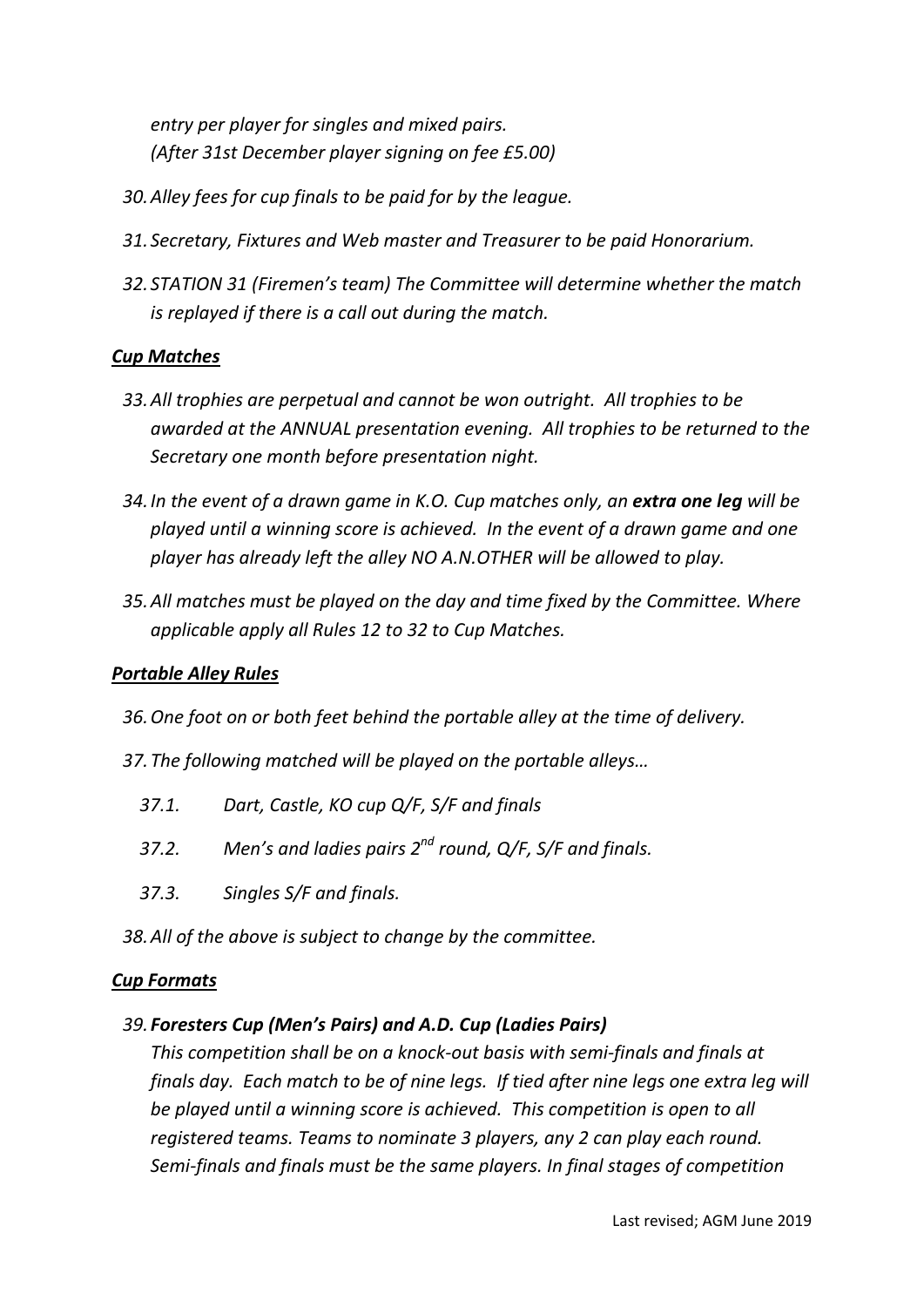*teams will be grouped together to play on one alley (not necessarily home alley). Last year's winners to be included in the next years draw automatically (ladies and gents). Players to start their match at the stated time late arrivals will forfeit the match.*

### *40.Dart Cup (Men) and Castle Cup (Ladies)*

*This competition shall be split into four groups. The winner and runner up of each group to go through to the next round. In the event of a tie in a group total number of pins will decide placings.*

### *Pattern of play:‐*

### *Quarter Finals*

| <b>Semi Finals</b>      |                                    |
|-------------------------|------------------------------------|
| Quarter Final 4:        | Group 4 Winner V Group 3 Runner Up |
| Quarter Final 3:        | Group 3 Winner V Group 4 Runner Up |
| <b>Quarter Final 2:</b> | Group 2 Winner V Group 1 Runner Up |
| Quarter Final 1:        | Group 1 Winner V Group 2 Runner Up |

*Quarter final 1 v Quarter final 3*

*Quarter final 2 v Quarter final 4*

### *41.Dart Cup (Men) and Castle Cup (Ladies)*

*Any teams that cannot fulfil fixtures must put reason in writing and send to the Secretary so that it can be decided at the A.G.M. whether said team be excluded from the following years cup.*

### *42.Devon County Championship*

*The MEN'S and LADIES teams shall consist of the seasons 10 highest average scorers. No play‐offs required. The allotted 10 players (men and ladies) must inform the Secretary that they are available for the HINGSTON CUP, DEVON COUNTY AND SOUTH DEVON TROPHY. Anyone failing to fulfil the above matches, after stating availability, will be excluded from the next season's averages, at the Committees discretion. Top average to be given the option of being team captain. If any one withdraws from the top 10 the next available*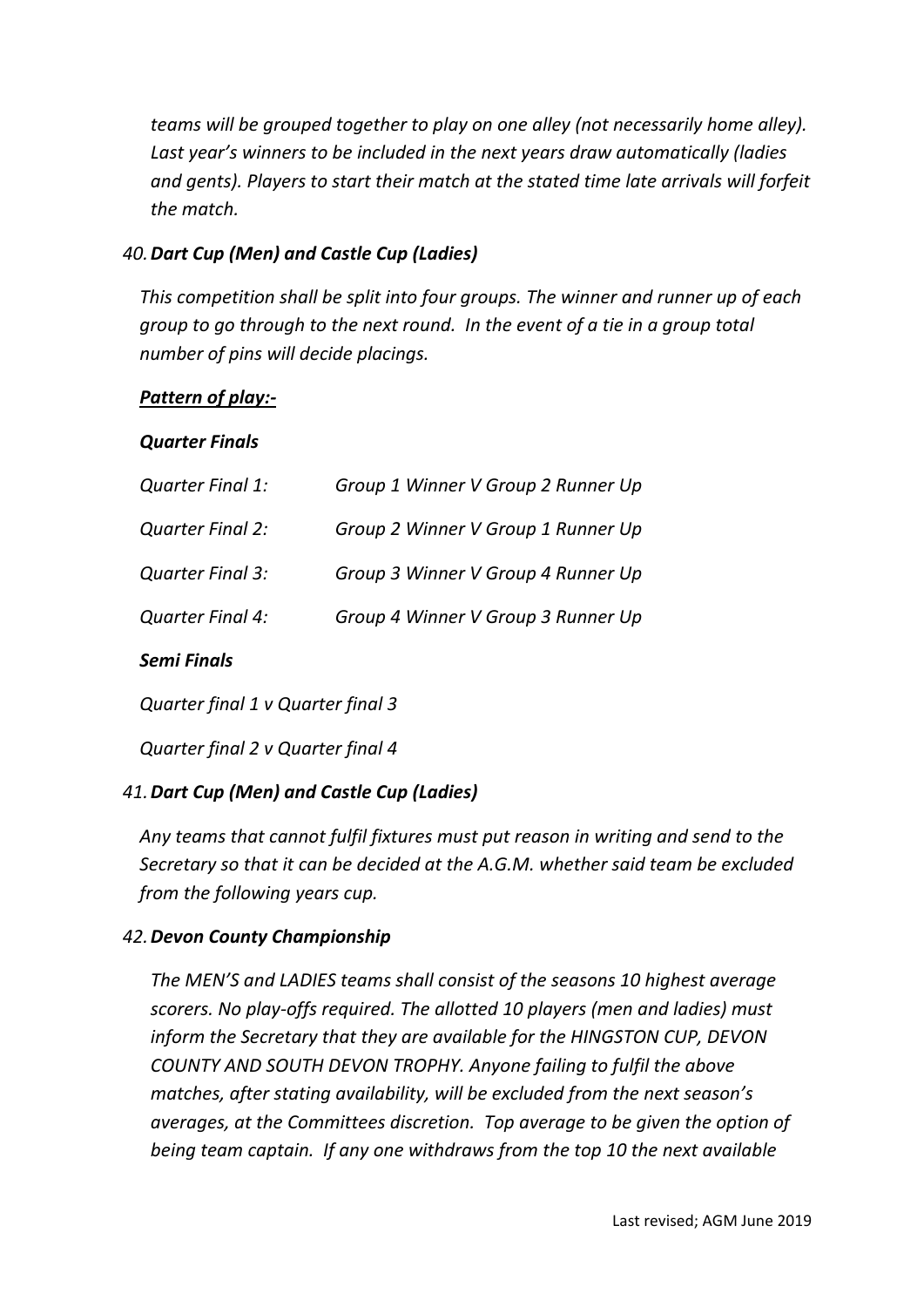*player on the list will be advised by the Secretary that they are required to play to ensure 10 players in the team.*

### *43. South Devon Trophy*

*As Devon County Championship.*

### *44.Hingston Cup*

*This cup is to be played for by the men's and ladies team representing Totnes in the Devon County Championship/South Devon Trophy. Each side will play all ten players (six legs).*

# *45.Mike Sealey Cup (Men) and Staverton Trophy (Ladies)*

*The above trophies will be awarded to the winning teams in the 3‐a‐side Competition in the summer. Any number of registered players may play for any one team, but only three may play on any one night. In the event of team being one player short Rule 25 to apply.*

# *46.Team alley record (Men's and Ladies)*

*A trophy will be awarded to the team captain (man and lady) of the team scoring the highest total in a League, Dart, Castle or K.O. Cup match on any alley (not to include the portable).*

# *47.Archie Parkhouse Cup*

*This trophy will be awarded to the winner of the competition played by the bottom three gent's teams. In the case of two teams tying for bottom place the lowest number of pins knocked down during the season will determine the lowest placed team.*

# *48.Western National Social Club Cup*

*This trophy will be awarded to the winner of the competition played by the bottom ladies teams of each division. In the case of two teams tying for bottom place the lowest number of pins knocked down during the season will determine the lowest placed team.*

# *49.John Gerry Trophy (mixed pairs)*

*This competition will be held at the Meadowbrook Social Club on SUNDAY evenings.*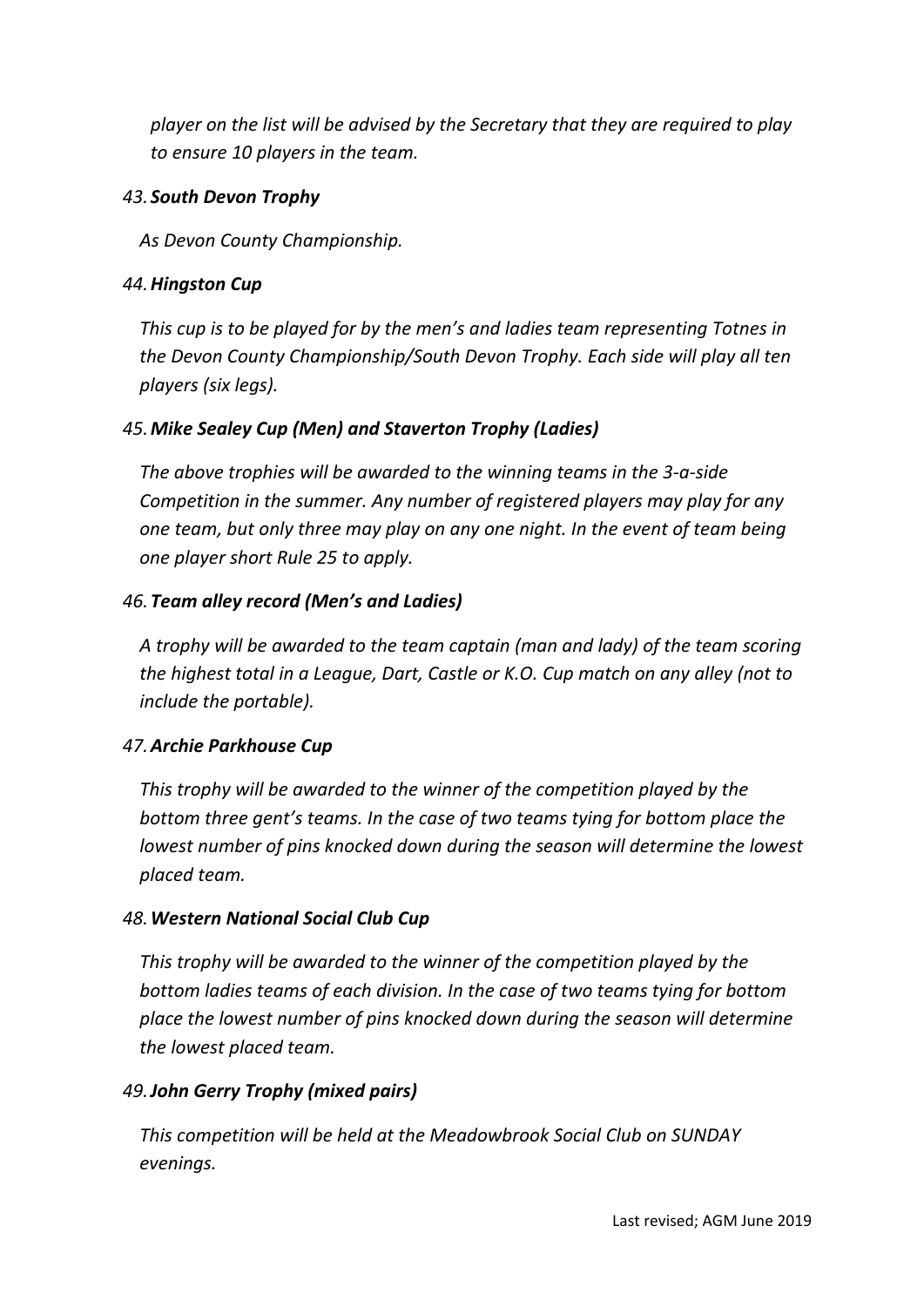### *50.Individual Trophies*

*Listed below are our individual trophies…*

### *50.1. Pengelly Cup (Men) and Dorothy Heal Cup (Ladies)*

*The highest average from league matches.* 

*Only players who have played 75% of matches will be considered. In the event of a tie the player with the highest number of games played will be deemed the winner.*

### *50.2. Individual Cups*

*This competition shall be on a knock‐out basis with semi finals and finals played on finals day.* 

*Each match to be of nine legs, in the event of a tie sets of 3 extra legs to be played until a winning score is achieved.* 

*Late arrivals will forfeit their match.*

*The winner will be invited to will represent Totnes at the Devon County Championship and South Devon Trophy. If they cannot commit to be available for both events the runner‐up with be invited. If the runner‐up cannot commit to be available for both events the representative will come from the team. The highest score from the first match played at each event with represent Totnes.*

# *50.3. Veasey's Cup (donated by Kevin and Andrea Murch) Men's highest score in a league match.*

# *50.4. Jarvis Cup (donated by Tony and Stella Jarvis) Ladies highest score in a league match.*

#### *50.5. Ivor Slatter Cup*

*Men's highest score in a Dart Cup match played before finals day.*

### *50.6. William Bennett Cup*

*Ladies highest score in a Castle Cup match played before finals day.*

### *50.7. Rothmans Cups*

*Men's and Ladies highest score in a Knock Out Cup match played before finals day.*

#### *50.8. Wizzards Cups*

*Men's and Ladies highest score on finals day.*